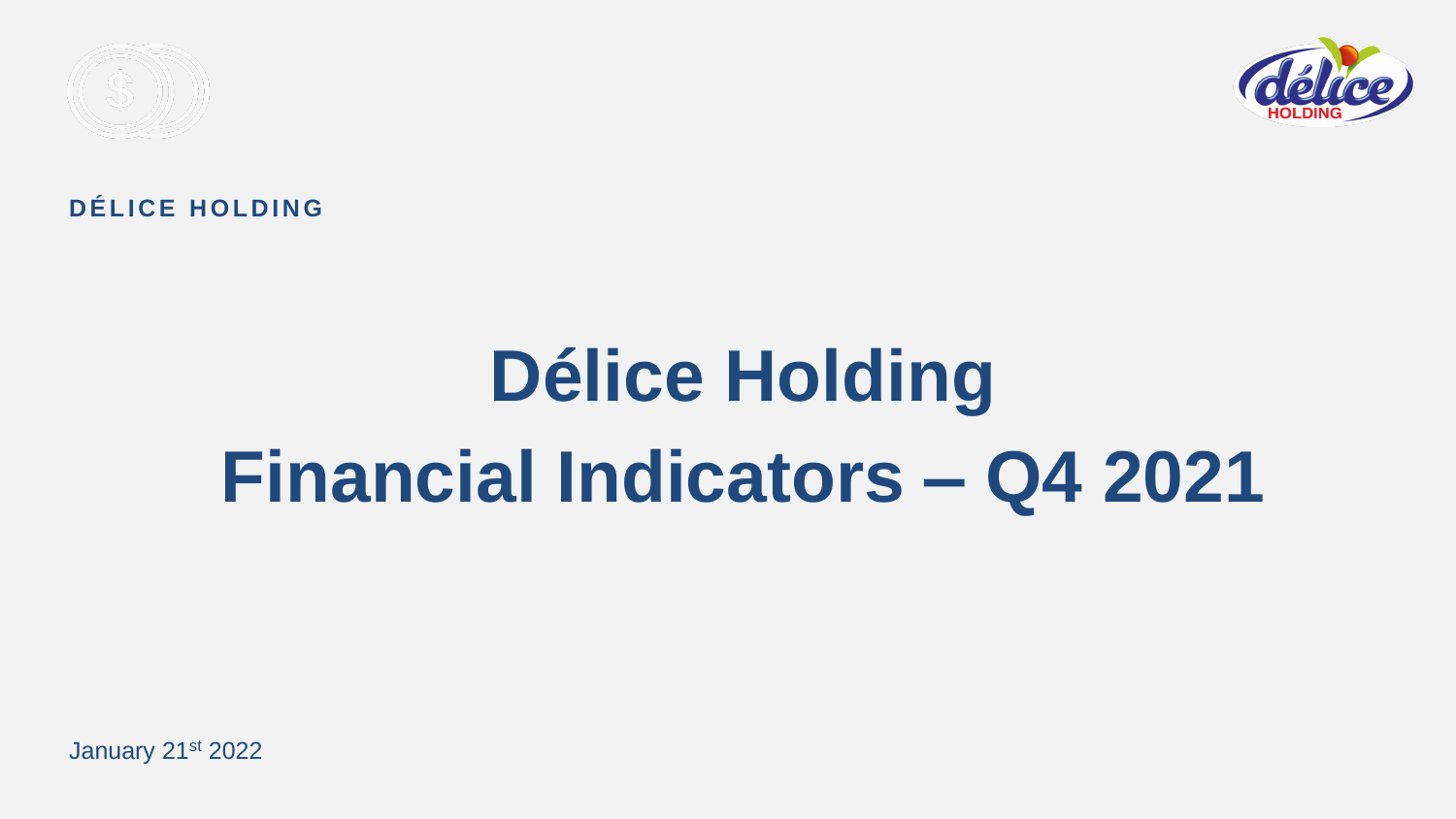

**DELICE HOLDING – FINANCIAL INDICATORS | JANUARY 2022** 

# **Highlights**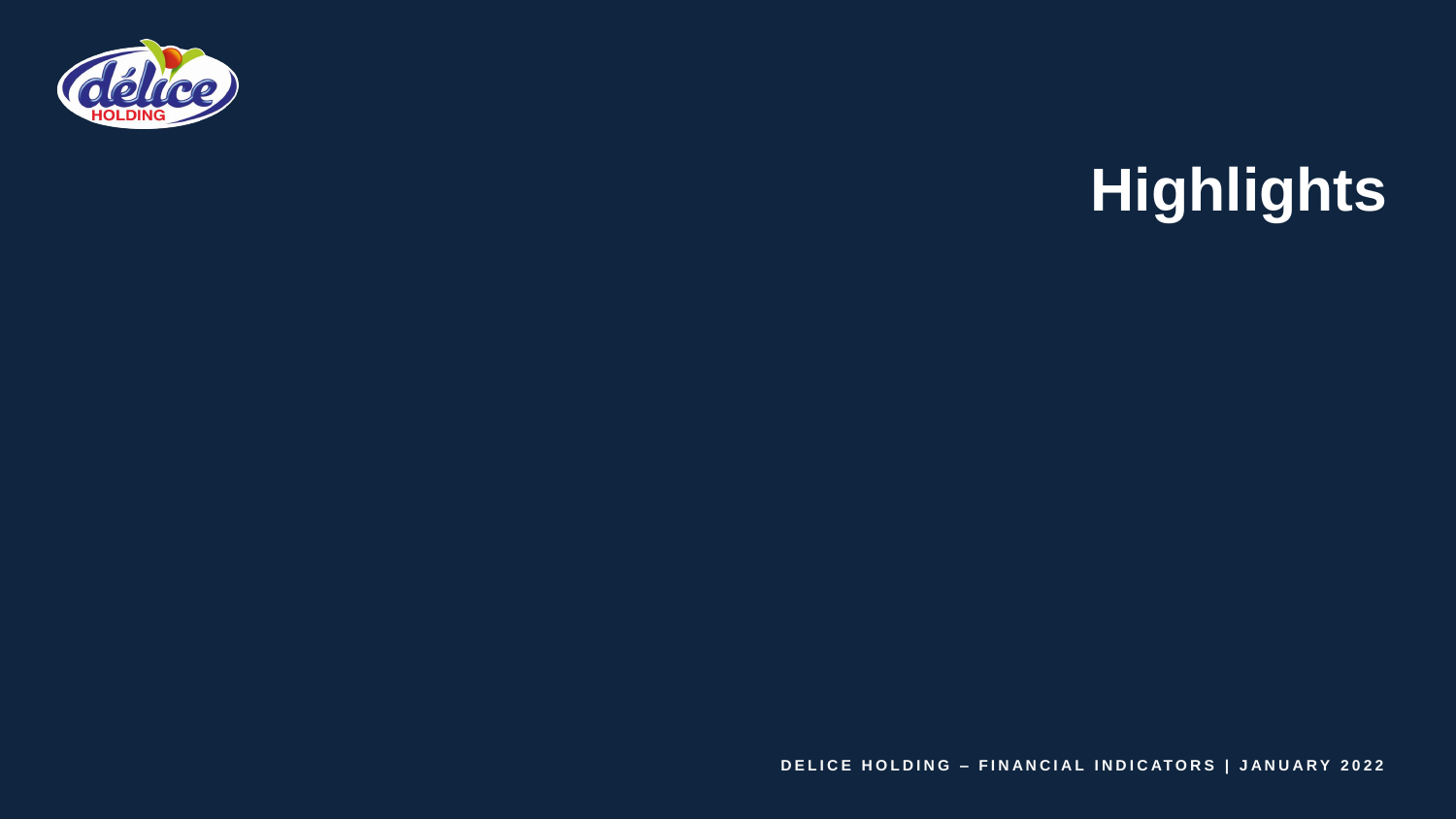Délice Holding has improved its revenues during the fourth quarter of 2021, making a growth rate of **9,7%** YoY.

TOTAL REVENUES IN Q4 2021

### KTND **287 567**

**(+4,0% YoY)**

### TOTAL REVENUES – FULL YEAR KTND **1 182 315**

**(+9,7%YoY)**

**DELICE HOLDING - FINANCIAL INDICATORS | JANUARY 2022** 





### **Performance Indicators – Fourth Quarter 2021**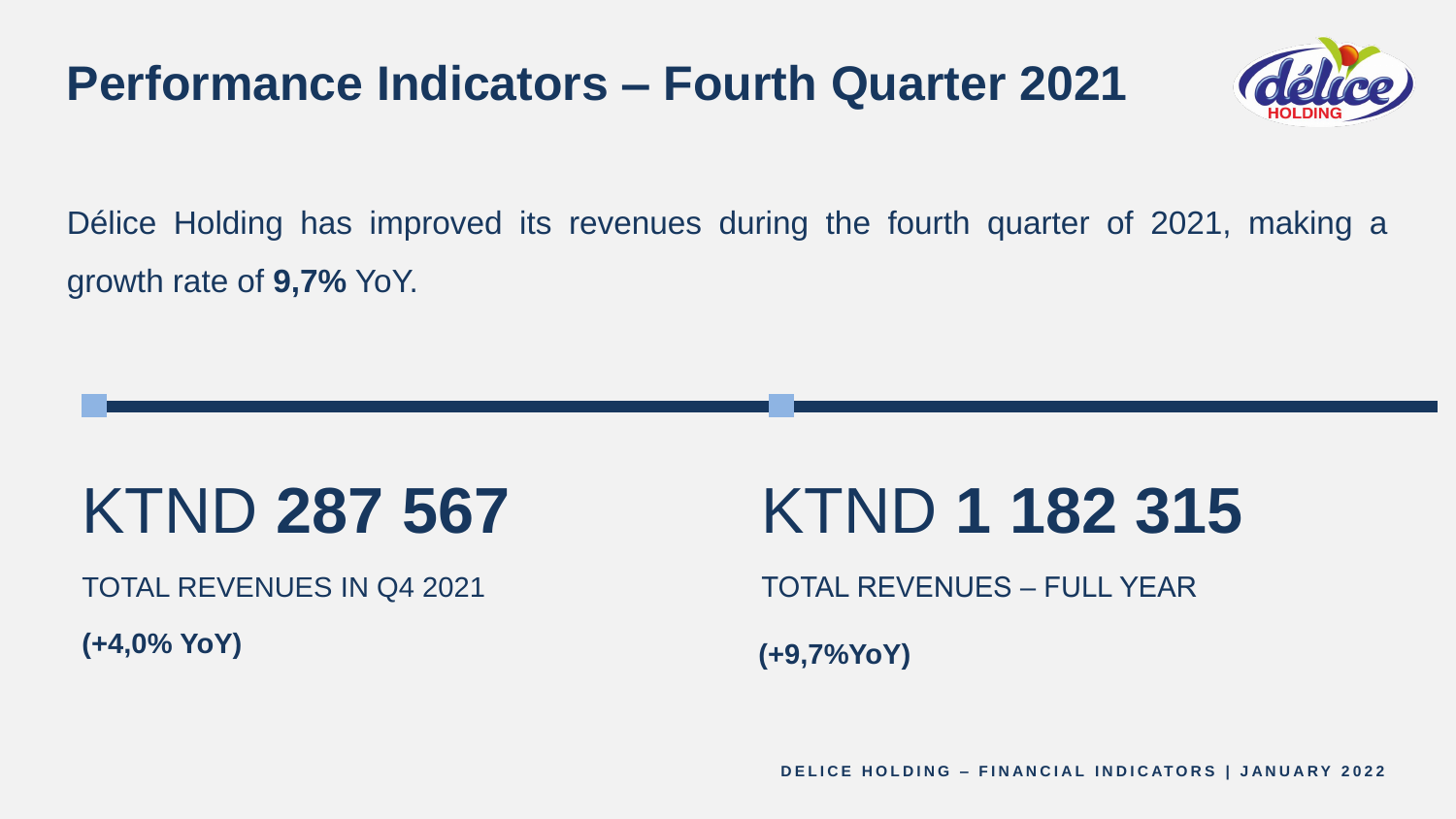Délice Holding made a total amount of **25 990 KTND** in terms of Capital Expenditures, declining by **48,4%** YoY . Investments were made, in order to increase capacity, rationalize energy consumption and finance CSR environment projects.

CAPEX IN Q4 2021

## KTND **- 1 010**

**(-105,6 % YoY)**

CAPEX – FULL YEAR **(-48,4% YoY)**

**DELICE HOLDING - FINANCIAL INDICATORS | JANUARY 2022** 



# KTND **25 990**



- 
- 

### **Performance Indicators – Fourth Quarter 2021**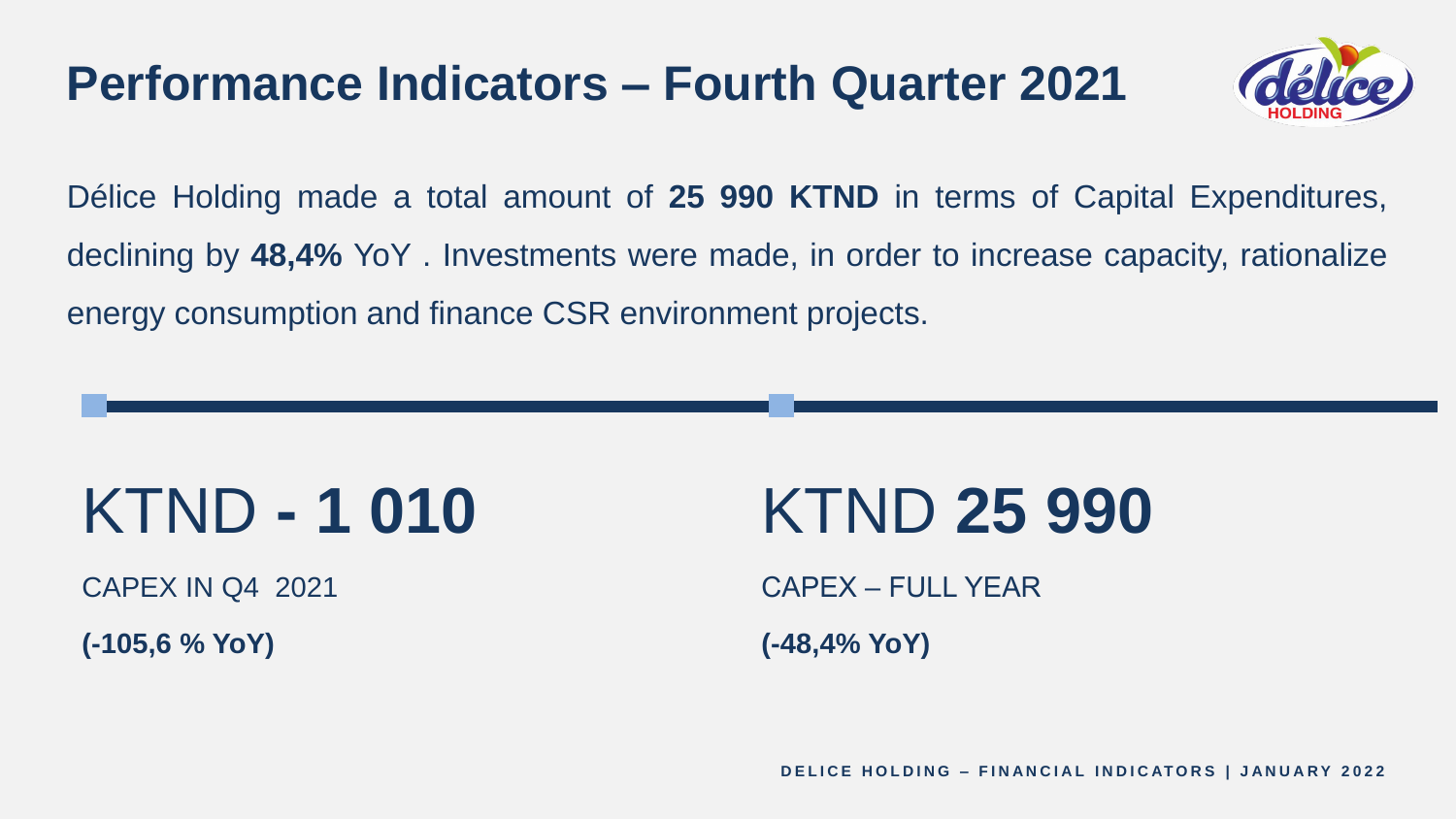

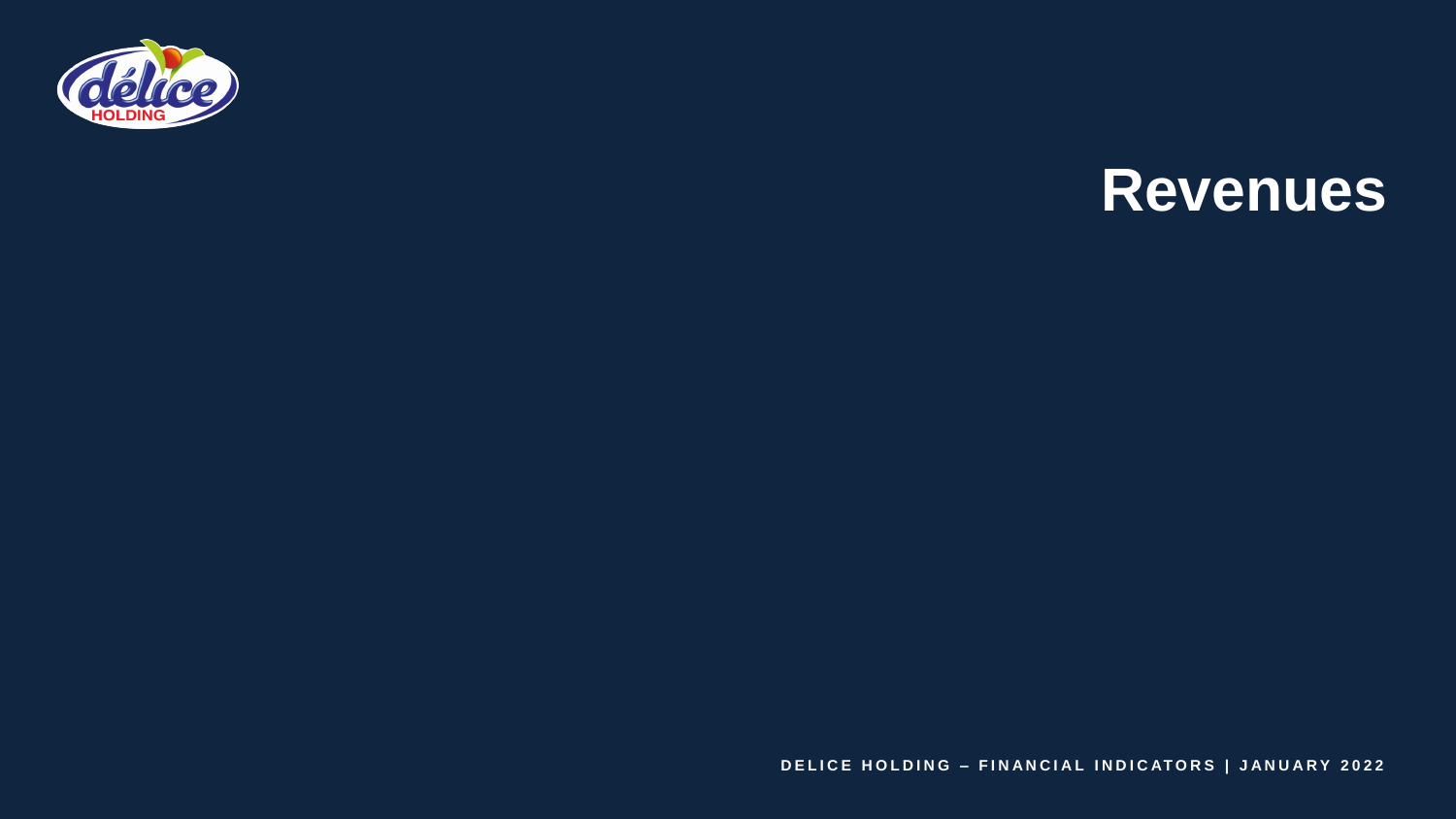Consolidated local revenues, reached **272 854 KTND** in the fourth quarter of 2021, making a **1,8%** growth rate, compared to the same period last year.

Exports increased by **73,8%** to reach **14 713 KTND** in Q4 2021, and totalized an amount of **40 881 KTND** as of the 31st of December 2021 (Vs. **32 629 KTND** the same period last year).

Total revenues made a **9,7%** growth rate by the end of December 2021.



### **Revenues in Q4 2021 Total Revenues – Full Year**

*In KTND*

**Total Export Revenues – Full Year** *In KTND*





31.12.2021 31.12.2020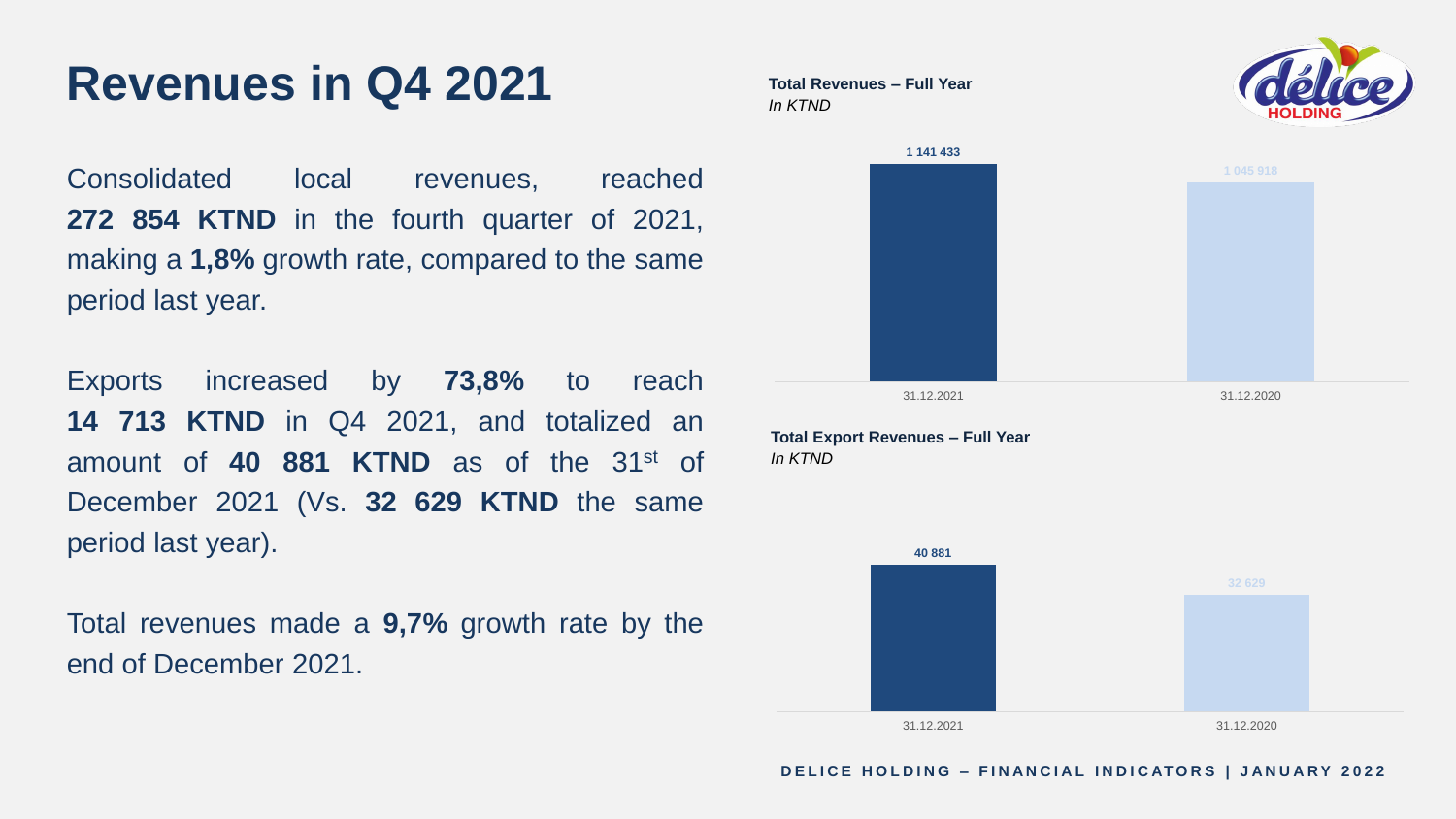

# **Capital Expenditures**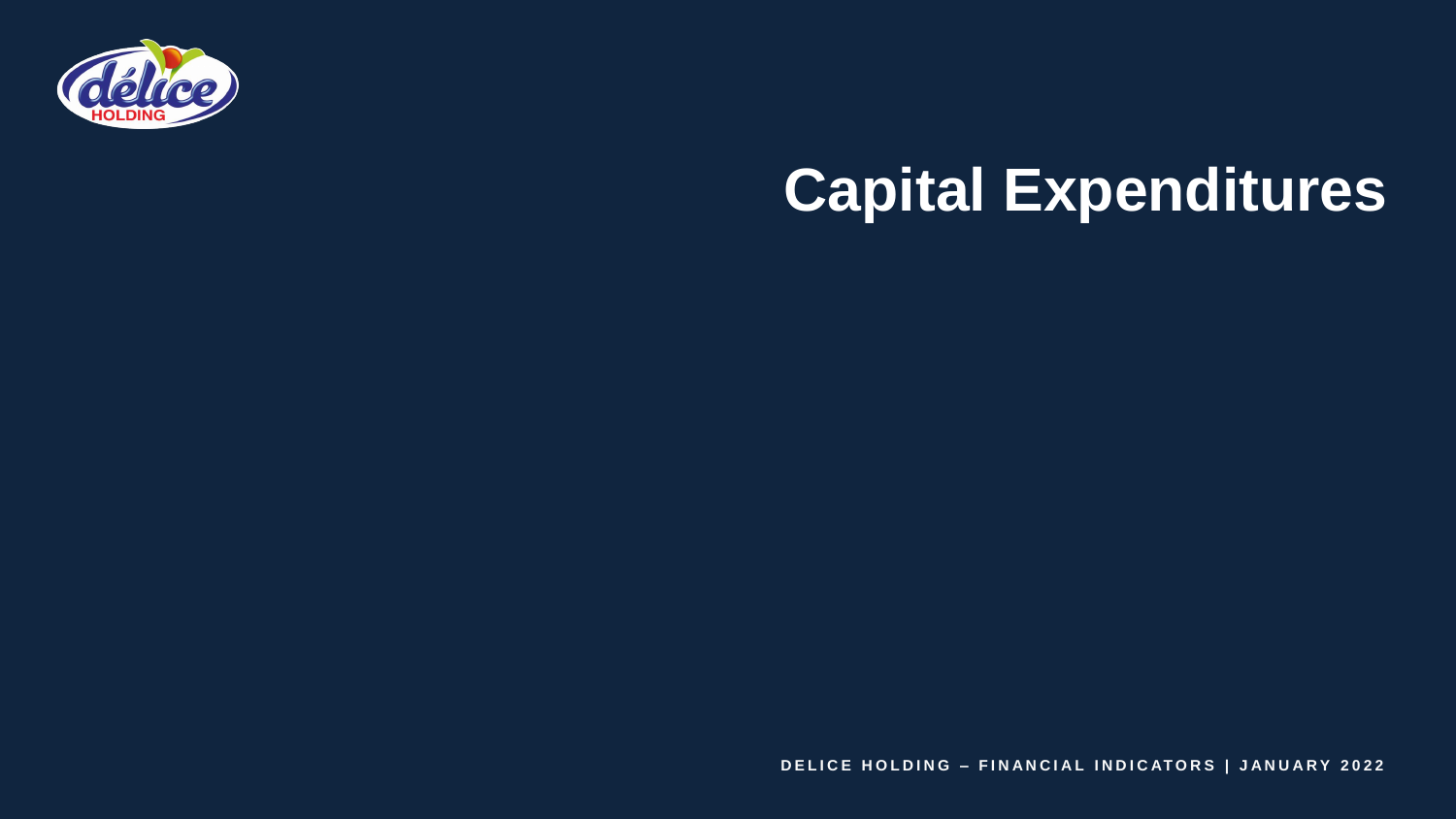CAPEX decreased by **48,4%** on YoY reaching **25 990 KTND** (Vs. **50 404 KTND** in 2020) and were directed to capacity projects, and environment and energy consumption programs.

### **CAPEX in Q4 2021**

**Total CAPEX – Full Year** *In KTND*



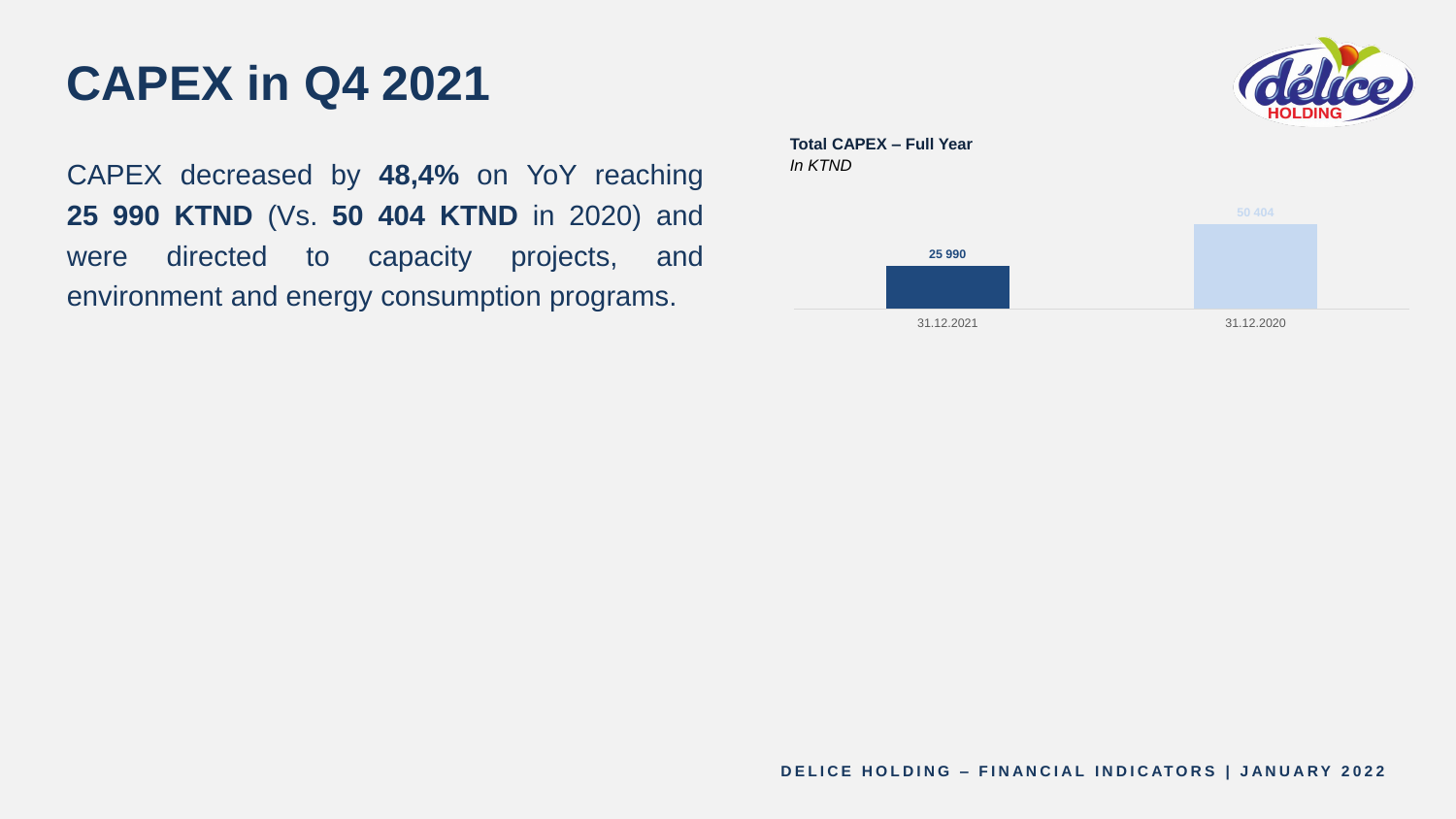



**DELICE HOLDING - FINANCIAL INDICATORS | JANUARY 2022** 

## **Debt Outstanding**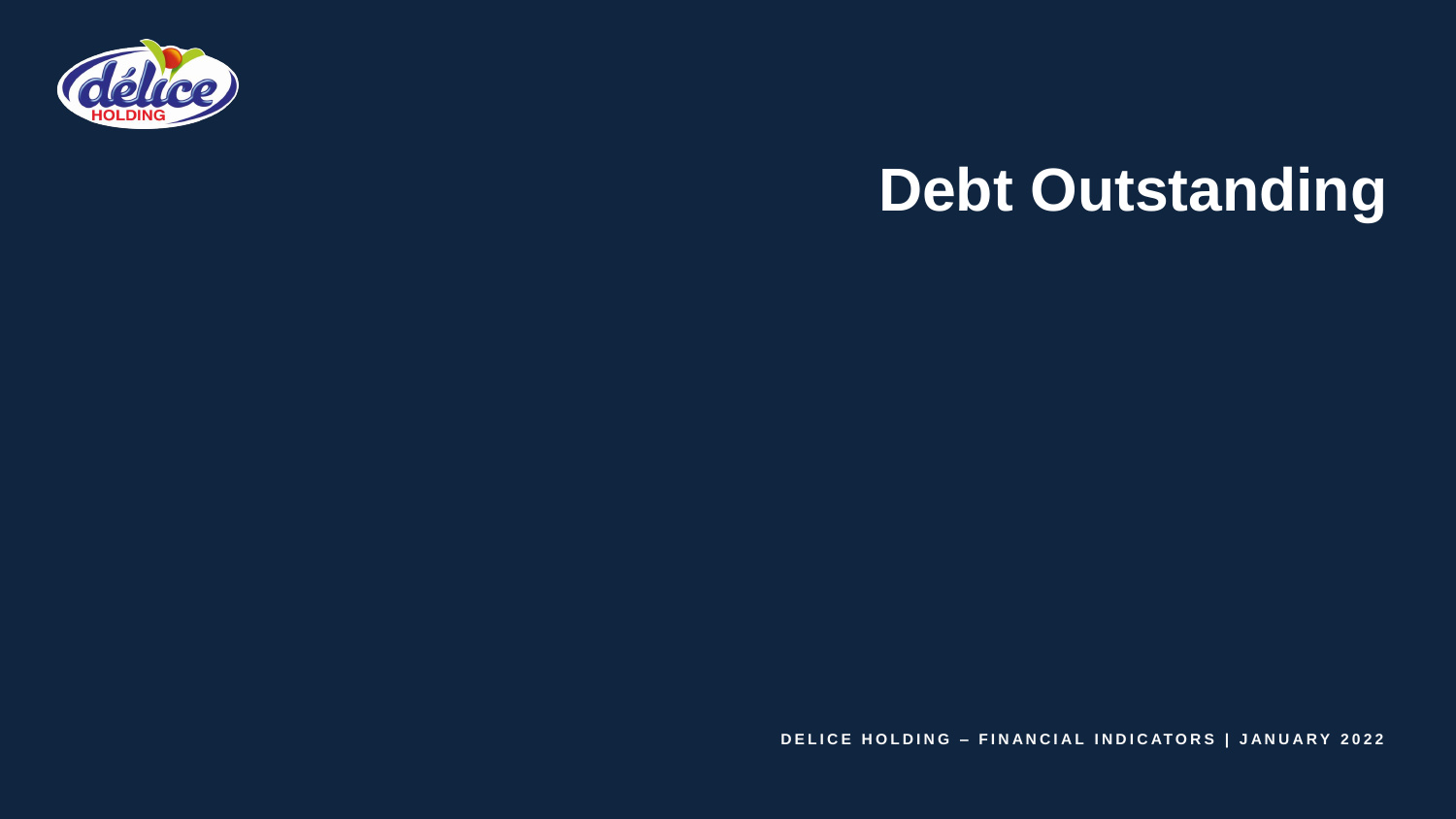Debt outstanding decreased by **35,3%** reaching a total of **105 088 KTND** (Vs. **162 316 KTND**). The effort made by the Group to reduce its short term borrowings has paid. In fact short term borrowings were decreased to reach **– 24 014 KTND** (Vs. **15 892 KTND** in Q4 2020).

This was made possible thanks to intra-Group synergies in terms of financing, and inventories optimization programs.

Long term debts amounted to **129 102 KTND**, thus making a decrease of **11,8 %** versus the same period last year.

### **Debt Outstanding in Q4 2021 Total Long Term Borrowings– Q4 2021**

*In KTND*

### **Total Short Term Borrowings – Q4 2021**

*In KTND*